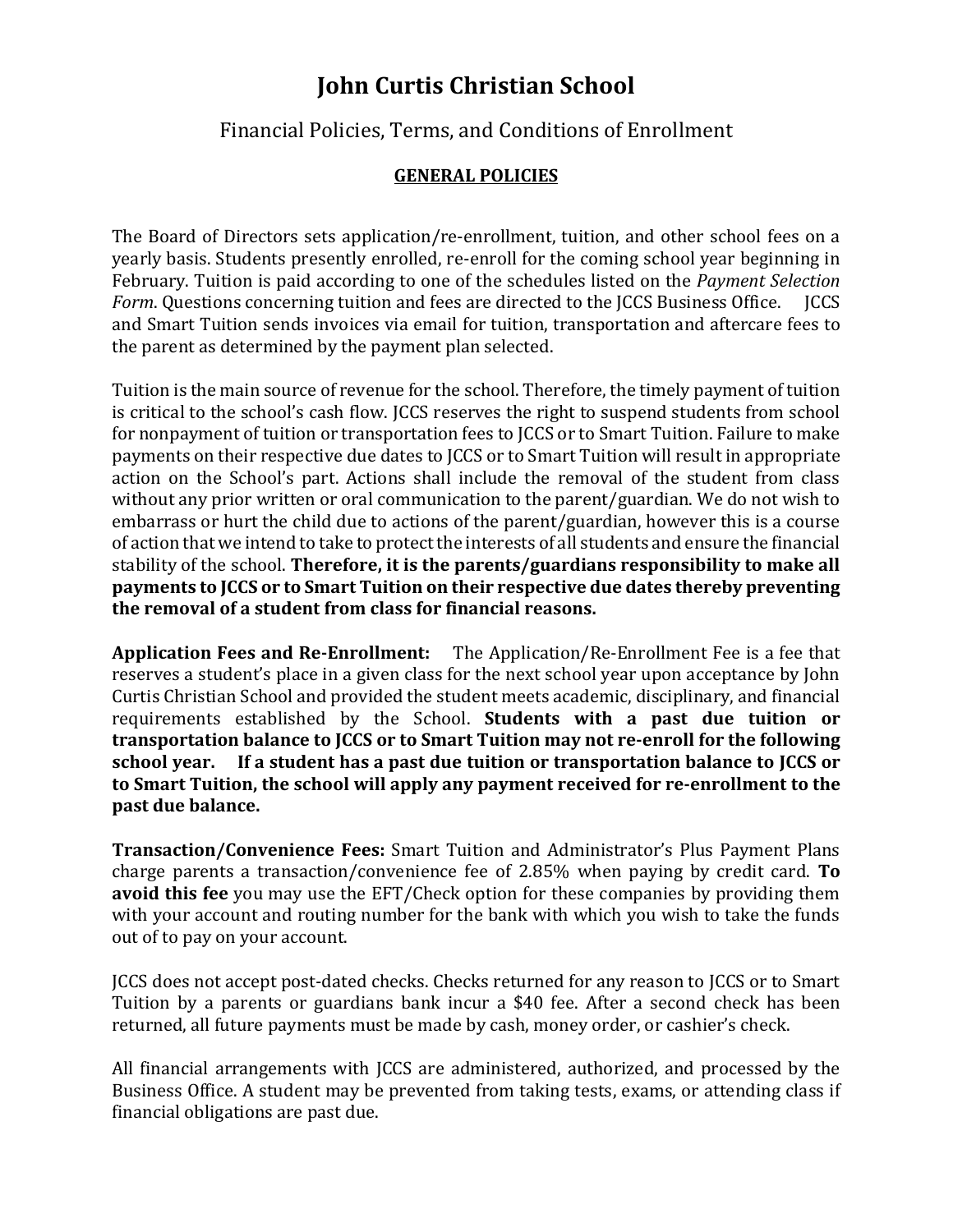**Refunds: The obligation to pay Tuition and fees to JCCS or to Smart Tuition for the full academic year is unconditional and no portion of such payment plan amounts, tuition or fees paid will be refunded or cancelled despite the subsequent absence, withdrawal or dismissal from JCCS. The Application/Re-Enrollment Fee, the Activity Fee, the tuition and the transportation fees paid to JCCS or to Smart Tuition are nonrefundable. All students who withdraw are subject to a \$200 Early Withdrawal fee**.

**John Curtis Christian School also has the right to withhold a student's academic record for failure to pay any portion of the tuition and fees in accordance with these policies. A custodial parent or guardian has the right to reject this provision by withdrawing their student. Should enrollment be withdrawn prior to May 15, 2022, the Application/Re-Enrollment Fee will be retained by the school, but there is no obligation to pay other sums for the 2022-2023 school year.**

The tuition and fees for the current academic year are listed on the *Expense Sheet*. Tuition Payment Parameters are as follows:

- All parents pay an Application/Re-Enrollment Fee of \$350 and \$150 Activity Fee for each student. If you apply or re-enroll after April 1, 2022, a late fee of \$150 must be paid.
- No student will receive a class schedule or will be allowed to attend class if their account is past due.
- Parents are put into one of 3 payment plans. The payment plans consist of a "one payment" plan" with all fees due on May 15<sup>th</sup>, a "two payment plan" where a parent pays approximately one half of all amounts due on May 15th with the remainder paid on December 15th. Parents seeking to make payments monthly are set up with an account at Smart Tuition and they make 11 monthly payments with the first payment due on May 15th to Smart Tuition.
- The monthly payment plan via Smart Tuition is determined by the Business Office and includes the school's processing fee.
- For those students in the Smart Tuition program, since you desire to pay for your child's educational expenses on a monthly basis, you agree and understand the following:

The counselors will begin preparing class schedules for the 2022-23 school session during the months of April and May. **Students must be re-enrolled or admitted via a new student application through the Business Office in order to be included in the class scheduling process. No exceptions will be made. A counselor will not see those students who have not re-enrolled and completed their financial arrangements. No student's class schedule will be mailed if the student's financial account is past due.**

**Payment on a student's financial account at JCCS or Smart Tuition effectively acknowledges and agrees to the above policies, as well as the terms and conditions agreed to in the student's original** *Application for Admission* **at John Curtis Christian School.**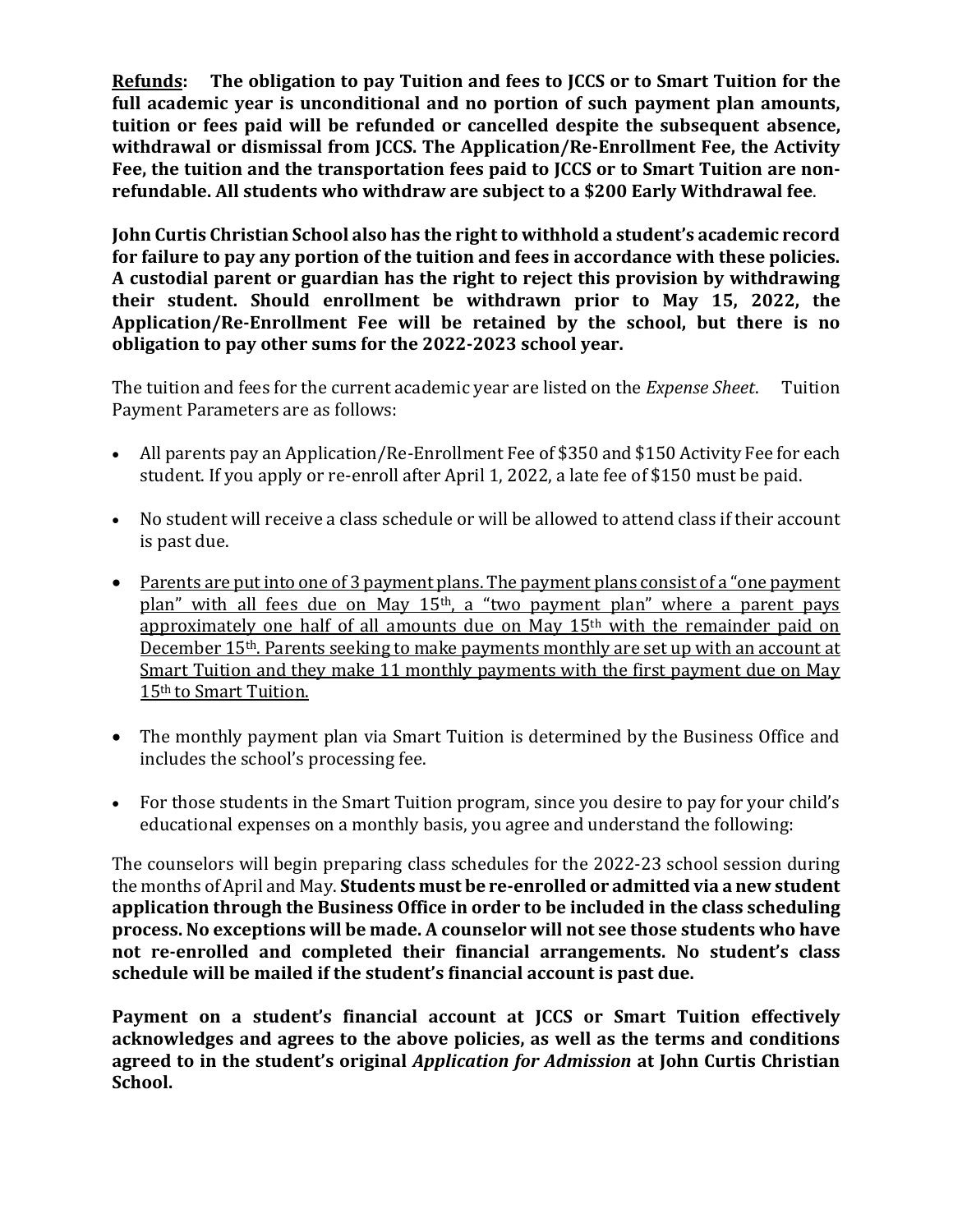# *Smart Tuition General Information*

## YOU AGREE TO THE FOLLOWING:

## NO GUARANTEE OF ACCEPTANCE

Please be advised that the opening of a Smart Tuition Account in your name does not guarantee acceptance into John Curtis Christians School. The school reserves the right to approve or deny any applicants or re-enrollments.

## AUTO-DEBIT TERMS (Applies to auto-debit enrollees only)

If your auto-debit due date falls on a weekend or holiday, your account will be debited on the following business day. You agree that if any such debit is dishonored, for any reason, Smart Tuition shall have no liability for any fees charged to you by your financial institution. Smart Tuition will automatically reattempt any failed debits approximately 10 days after the original payment date. This authority will remain in effect until Smart Tuition receives your written instruction to cancel auto-debit service. To cancel or stop a scheduled auto-debit payment, or re-attempt, you must contact Smart Tuition no later than 3 business days prior to the scheduled payment at **(888) 868-8828**.

## FEES

Smart Tuition's terms and conditions state that if a payment is posted past the due date, your account will be assessed a late charge. If a check or money order fails to clear, Smart Tuition charges a fee of \$40.00. If an electronic check fails to clear, Smart Tuition charges a fee of \$40.00.

## TERMS AND CONDITIONS

I have read and agree to the terms and conditions listed above. I agree that John Curtis Christians School may automatically re-enroll me in the Smart tuition Payment Program for each subsequent school year that my children attend this school. I agree to pay the amount established by my school for the students listed on my application/re-enrollment forms and/or online re-enrollment process and realize that if any payments fail to be posted by the specified due date such inaction will result in a late fee established by the school. I understand that Smart Tuition may contact me via Email and telephone when payments are late and charge a follow-up fee to my account.

## **Whom should I contact if I have questions regarding my bill?**

You can call The Smart Tuition Parent Call Center at (888) 868-8828 and a Smart Tuition Representative will be happy to assist in answering your questions. *They are available 24 hours a day, 7 days a week, 365 days a year!*

Smart Tuition specialists are able to:

- Provide you with balance & account information
- Take a payment
- Review your payment history
- Update your payment information